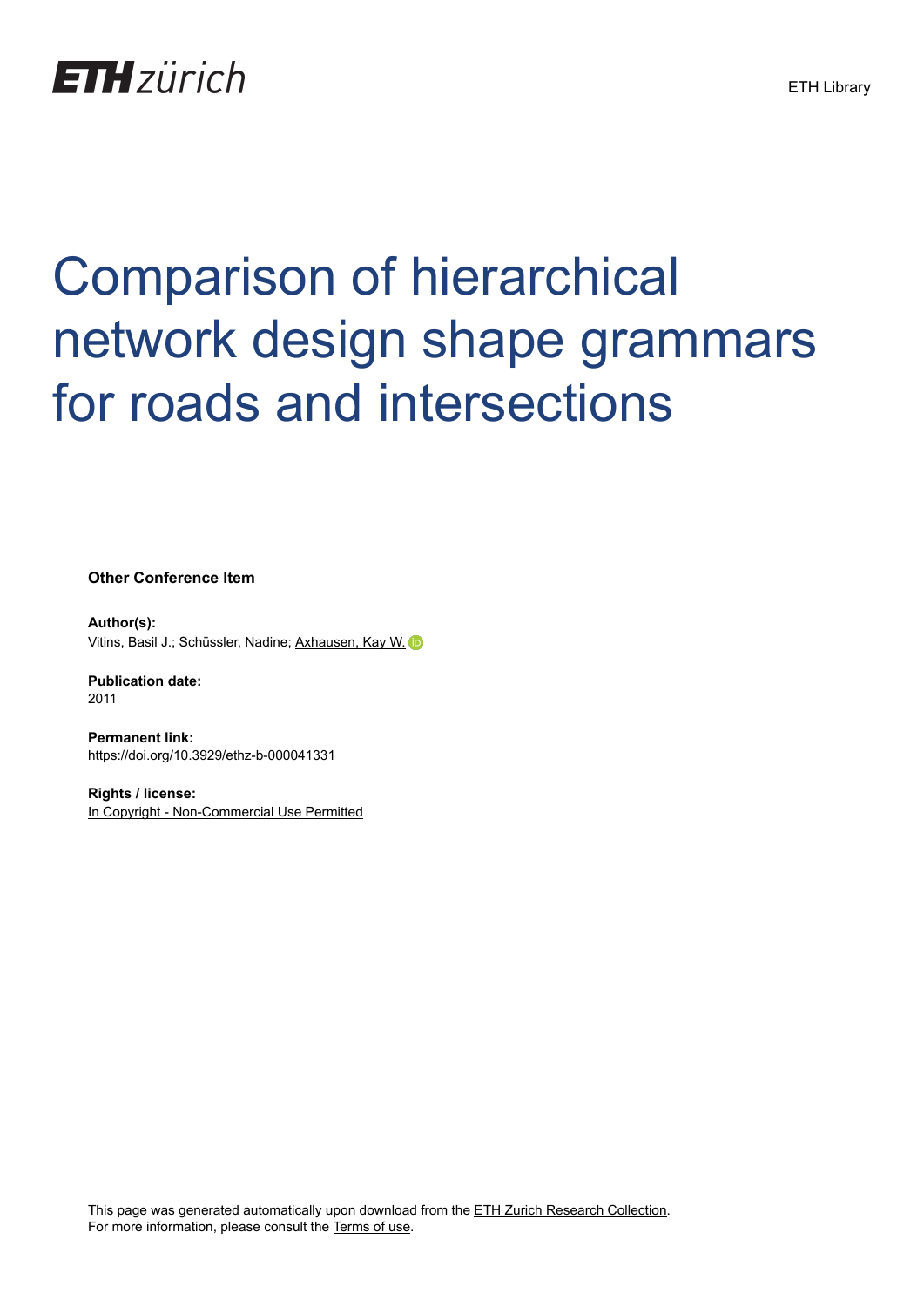## **COMPARISON OF HIERARCHICAL NETWORK DESIGN SHAPE GRAMMARS FOR ROADS AND INTERSECTIONS**

Basil J. Vitins, Nadine Schuessler, Kay W. Axhausen Institute for Transport Planning and Systems (IVT), ETH Zurich

#### **1 INTRODUCTION**

Travel has always been the lifeline of urban systems, in their economic and social aspects. The economies of urban systems depend and benefit substantially from efficient transport systems, agglomeration processes and low trading costs. Considerable gains in overall productivity of urban systems are achieved with coherent infrastructure and low construction, user and maintenance costs [\(Venables, 2007;](#page-17-0) [Graham](#page-16-0) *et al.*, [2009\)](#page-16-0). With increasing travel possibilities during the last two centuries, also the experience of different places increase for the people. Meanwhile, e.g. the share of leisure trips is one of the highest shares of all trip purposes in transport surveys in an increasing number of countries.

The size of urban systems will grow as population still growths and rural depopulation continuous in the near future. More people will live in urban areas to take advantage of synergies for their work and social life. Therefore, construction and reconstruction of networks have to be planned in an adequate way to save future traveling and maintenance costs. Sufficient transport supply infrastructure is required to fulfill this growing travel demand. This research addresses urban systems of about 100´000 inhabitants, with the overall aim of even larger systems. Private car transportation in considered, with potential applications for other modes.

The literature on network design covers a large variety of topics. Firstly, there is a distinction between network optimization and network design. Network optimization deals with existing networks which are improved with respect to the benefit-cost ratio of the alternatives [\(Stopher and Meyburg, 1976;](#page-17-1) [Yang and Bell, 1998;](#page-18-0) [Vitins and Axhausen,](#page-17-2) [2009\)](#page-17-2). Secondly, a large proportion concerns the historical development of network design, including various case studies, e.g. [Xie and Levinson](#page-18-1) [\(2009\)](#page-18-1). Thirdly, a major proportion of contributions is related to operational research methods. Within these contributions, there is a strong emphasis particularly on the optimization of existing networks, e.g. [Guihaire and Hao](#page-16-1) [\(2008\)](#page-16-1). Few only tackle the construction of new networks [\(Yamins](#page-18-2) *et al.*, [2003;](#page-18-2) [Daganzo, 2010\)](#page-16-2). Finally, contributions with a shape grammar approach are provided for urban planning and design. Shape grammars describe in the form of rules how different types of network elements are added to each other, e.g. if a highway can be crossed by an arterial road or if local roads can be joined with larger intersections of high capacities. The area of shape grammars is located within the field of mass optimization for urban systems. Shape grammars have a strong architectural background and also includes aspects of spatial planning, e.g. [Marshall](#page-17-3) [\(2005\)](#page-17-3). [Alexander](#page-16-3) *et al.* [\(1977\)](#page-16-3) were one of the first who stressed the importance of shape grammars in urban planning. However, contributions of shape grammars for transport network design are scarce. Besides scientific contributions, shape grammars for transport network design exist in handbooks and standards [\(American Association](#page-16-4) [of State Highway and Transportation Officials, 2004;](#page-16-4) [Institution of Highways and Trans](#page-17-4)[portation, 1997;](#page-17-4) [VSS, 1994;](#page-17-5) [Forschungsgesellschaft für Straßen- und Verkehrswesen,](#page-16-5)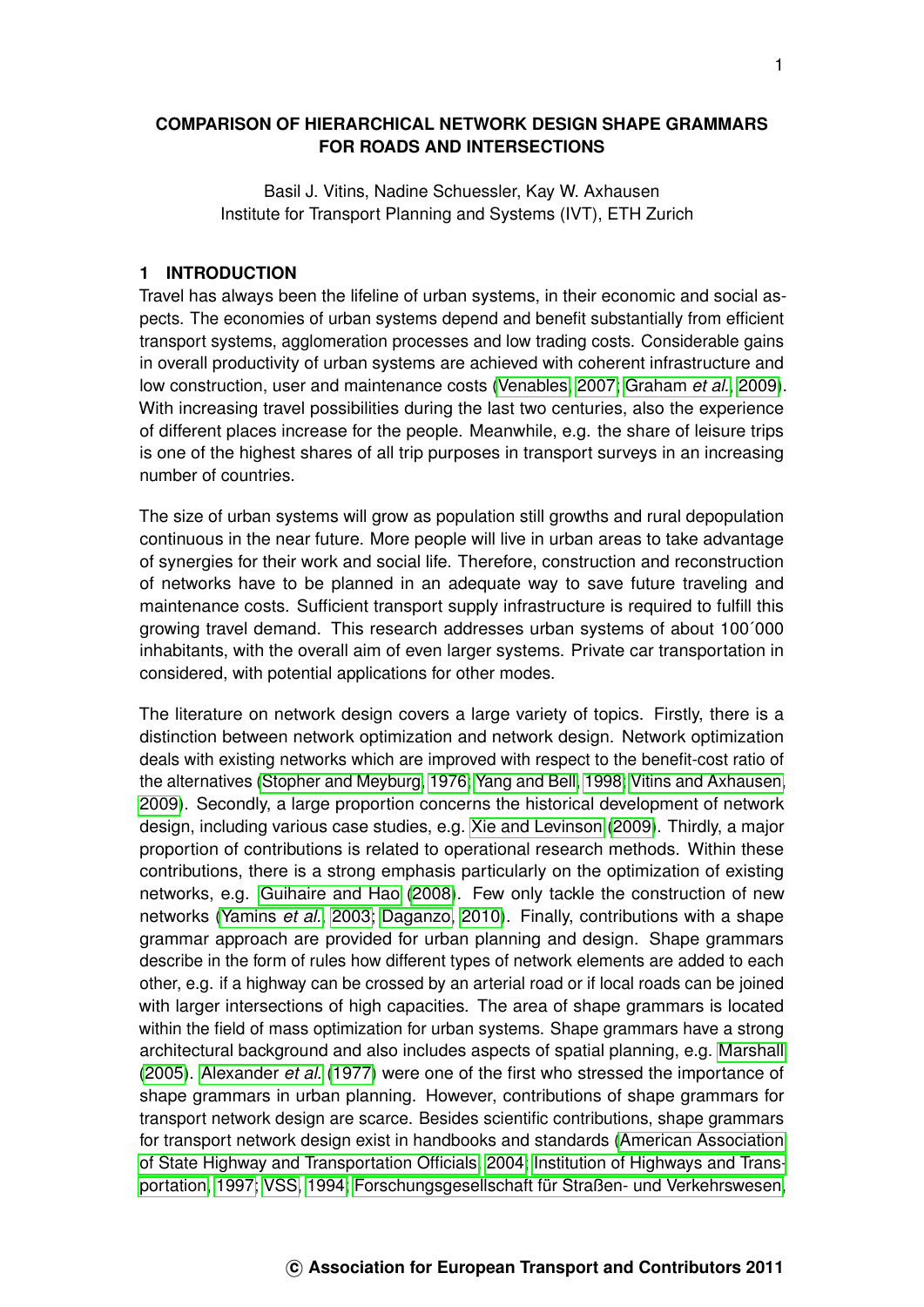[2008\)](#page-16-5). However, they mostly lack a fundamental research base as well as systematic evaluations, e.g. cost-benefit-analyses, and exclude explicit recommendations. Transportation network shape grammars are also in line with ongoing achievements in the field of shape grammars for building construction [\(Talen, 2009;](#page-17-6) [Carmona](#page-16-6) *et al.*, [2006\)](#page-16-6).

A key advantage of shape grammars is their ease of application in planning processes. Practitioners prefer robust and reliable methods. Shape grammars satisfy these requirements but are at the same time adaptive to different scenarios and can incorporate even spatial planning rules and interaction with other networks, like power supply or communication. Shape grammars can serve as decentralized investment rules. Moreover, the application of shape grammars needs very low computational requirements. Shape grammars are therefore increasingly applied in large scale urban modeling and simulations [\(Vanegas](#page-17-7) *et al.*, [2009;](#page-17-7) [PROCEDURAL, 2011;](#page-17-8) [Jacobi](#page-17-9) *et al.*, [2009\)](#page-17-9). Thus, a scientific base for shape grammars would be an important contribution to the urban and transport planning community. Additionally, the research results are intended to serve as future recommendations in handbooks.

This paper introduces an approach independent of existing network data or case studies because existing transportation network are often biased due to history. Instead, artificial transport networks are designed that follow the shape grammars under consideration. The resulting networks are then compared with regard to an efficiency measure that accounts for infrastructure cost and generalized costs of travel. The aim is to see to which extent shape grammars influence the result of the efficiency measure and, thus, the performance of the networks.

The network design method is based on a modular approach and is suitable for the implementation of shape grammars. Network elements are exchanged between different candidate networks to generate more efficient networks regarding a given efficiency measure. The design method is a merger of a Genetic Algorithm (GA) and an Ant Colony Optimization (ACO). Both the GA and the ACO can be applied for discrete optimizations and are suitable for network generation problems. They are merged to gain efficiency regarding computation time. Additionally, the efficiency of the algorithm increases by considering characteristics of transport networks, e.g. coherence, avoidance of dead ends or detours.

In the following, shape grammars are introduced as well as infrastructure types and corresponding costs. The major findings regarding the network design method and the impact of the shape grammars are shown in the subsequent section. Afterwards, the resulting networks with the implemented shape grammars are compared and discussed.

## **2 TRANSPORT NETWORK SHAPE GRAMMARS**

Network grammar rules describe how roads and intersections of certain types or hierarchical levels may be joined with each other; e.g. which road types are connected to each other, if a four-lane road can be crossed by a local access road, or if a roundabout can have five or more arms. Different handbooks and standards are scanned for comparison of the shape grammars. Only a few handbooks account for shape grammars in network design. Three types are presented below, including USA, England, Germany and Switzerland. Almost all of them follow a different approach regarding a hierarchical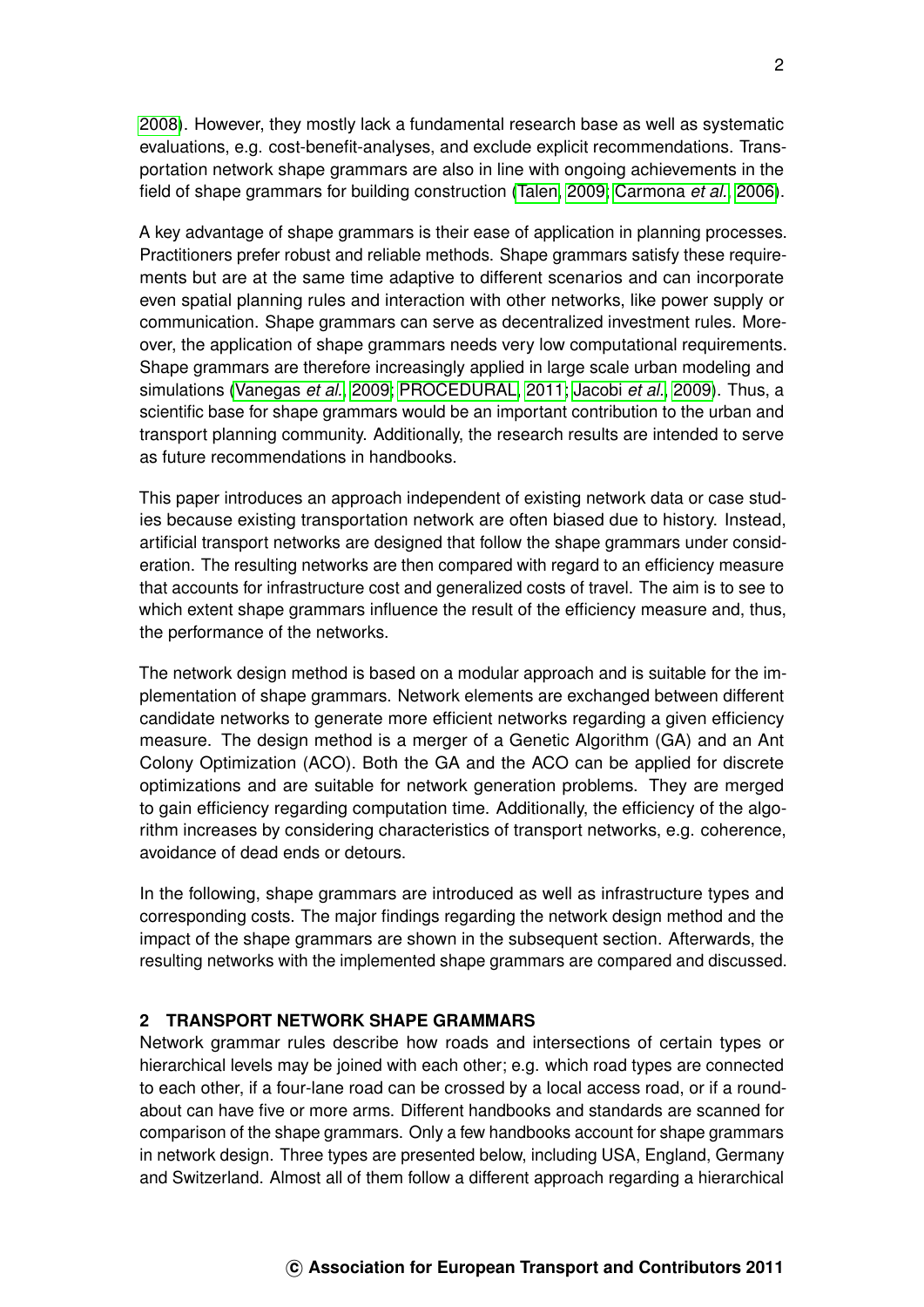link type network constitution. The following list shows the grammars regarding adjacent link types. A, B, C, D represent different link types.

- Restrictive network design: A-A, A-B, B-B, B-A, B-C, C-B, ...; e.g. Switzerland [\(VSS, 1994\)](#page-17-5)
- Moderate flexibility in network design: A-A, A-B, avoid A-C, ...; e.g. USA and England [\(American Association of State Highway and Transportation Officials,](#page-16-4) [2004;](#page-16-4) [Institution of Highways and Transportation, 1997\)](#page-17-4)
- Adaptive network design: A-A, A-B, A-C, B-A, B-B, B-C, B-D, ...; e.g. Germany [\(Forschungsgesellschaft für Straßen- und Verkehrswesen, 2008\)](#page-16-5)

A strict hierarchical layout is leading to a network with joined links that differ in one level of hierarchy at most. If the recommendations are more relaxed, joined links can differ in more than one level of hierarchy. It can be seen that the considered guidelines differ in their recommendations for a hierarchical structure within network design. In Switzerland, the design rules are more restrictive than in USA or Germany. The impact of such recommendations and their differences are crucial and discussed in this work.

# **3 METHODOLOGY OF THE MODULAR NETWORK DESIGN APPROACH**

The initial setting for the design of the road networks is described in the following section. The utility function for the assessment of the transport networks is defined subsequently. Then, the algorithm for generating optimal network design is introduced as its convergence behavior.

## **3.1 Initial network settings**

The goal is to generate a road network with a set of shape grammars in an optimal way regarding the utility function. The candidate links are initially distributed on a featureless plane of a preliminarily given size. The candidate links comprise the entire search space (see Figure [1](#page-4-0) for an example). The advantage of the featureless plane compared to real world cases is its lack of history. Links are joined at nodes which are currently fixed in space. Overpasses are allowed to a certain extent. The demand generating nodes, also called centroids, are shown as squares, and are connected to the network using connector links. They remain fixed in space. In Figure [1,](#page-4-0) the demand generating nodes are originally derived from the city of Winterthur, close to Zurich, with about 100'000 inhabitants. Travel demand is given in advance for each pair of demand generating nodes. Travel times on links depend on the current traffic flow and are determined using the BPR function [\(U.S. Bureau of Public Roads, 1964\)](#page-17-10). The budget constraint forces the algorithm to keep infrastructure low and therefore the number of direct paths between pairs of demand generating nodes.

Link and intersection types are assigned to the links, which are element of the proposed network. However, links and intersections types can only join if they follow the shape grammars, which are explained in more detail below.

#### **3.2 Utility Function**

The designed networks are evaluated to capture the effect of the shape grammars which are implemented in the design process. The measure to evaluate the network, i.e. the utility function, has to be defined in advance and should be independent of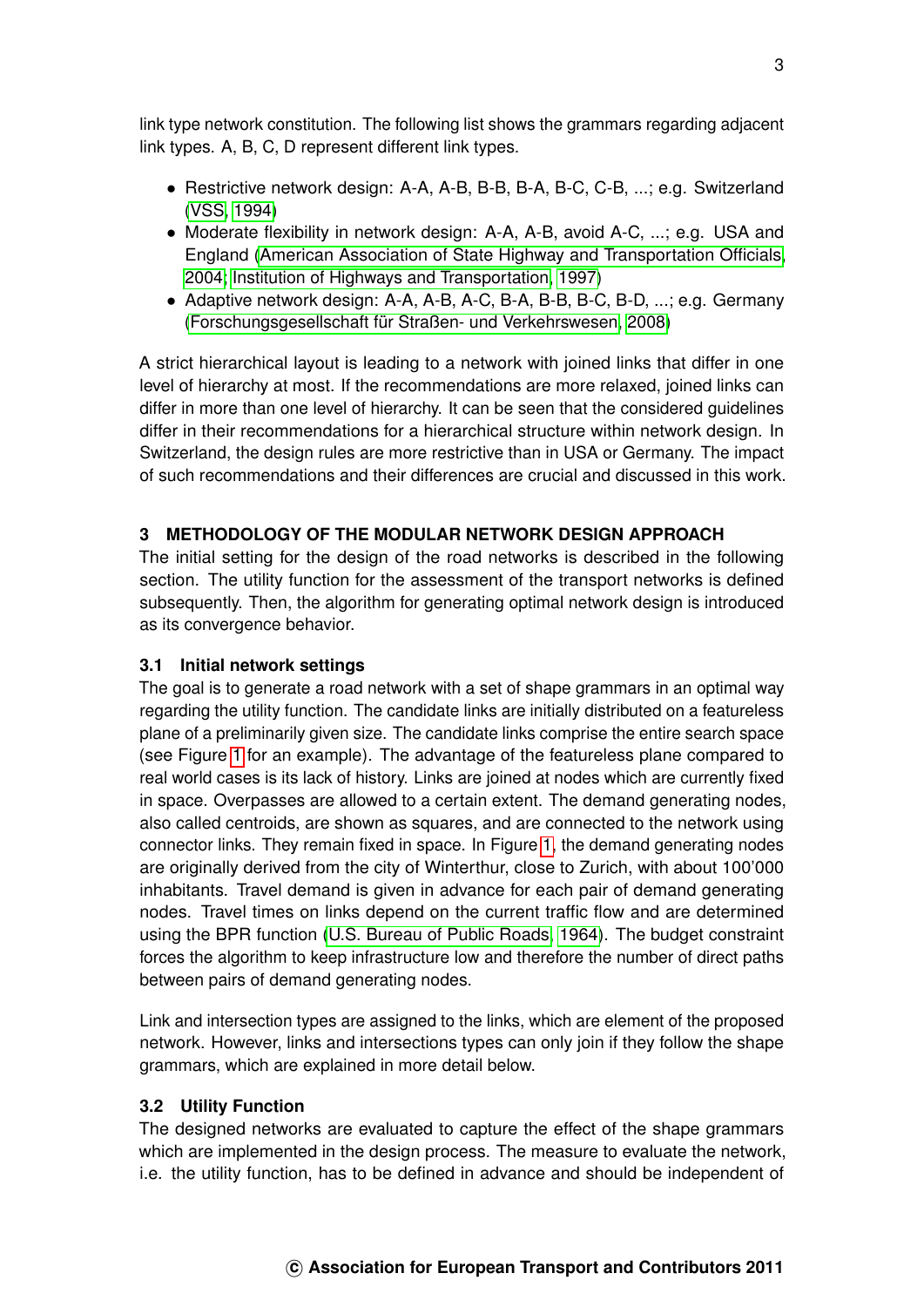<span id="page-4-0"></span>Figure 1 An example network with all candidate links, nodes and demand generating nodes.



the grammars and the network design method. The most commonly used measures are travel time and cost, followed by construction and maintenance cost. Currently, the utility function adds travel time and construction costs. Calculation of total travel time is the most computationally costly measure; the function can be easily extended with further variables without adding much computation time. A penalty factor is added when the infrastructure costs exceed the budget constraint.

$$
f = \left(\sum_{o=1}^{O} \sum_{d=1}^{D} demand_{od} \cdot \text{traveltime}_{od}\right) \cdot \gamma + I + p \cdot (I - B)
$$

- *o*: Origin demand generating node.
- *d*: Destination demand generating node.
- $\gamma$ : Weighting factor (value of time as a recourse), extrapolated for a year.
- *I*: Infrastructure costs as annuity.
- *p*: Penalty factor, *p* = 0 when *I* − *B* < 0. *B*: Budget.

## **3.3 Integrated Ant Colony and Genetic Algorithm (IACGA)**

In the following, a short overview over the design method for the transport networks is provided. The reader is referred to [\(Vitins](#page-17-11) *et al.*, [2011\)](#page-17-11) for a technical description of the network design algorithm. The design method employs network elements from networks of the previous iteration, called parent networks, to generate the new network.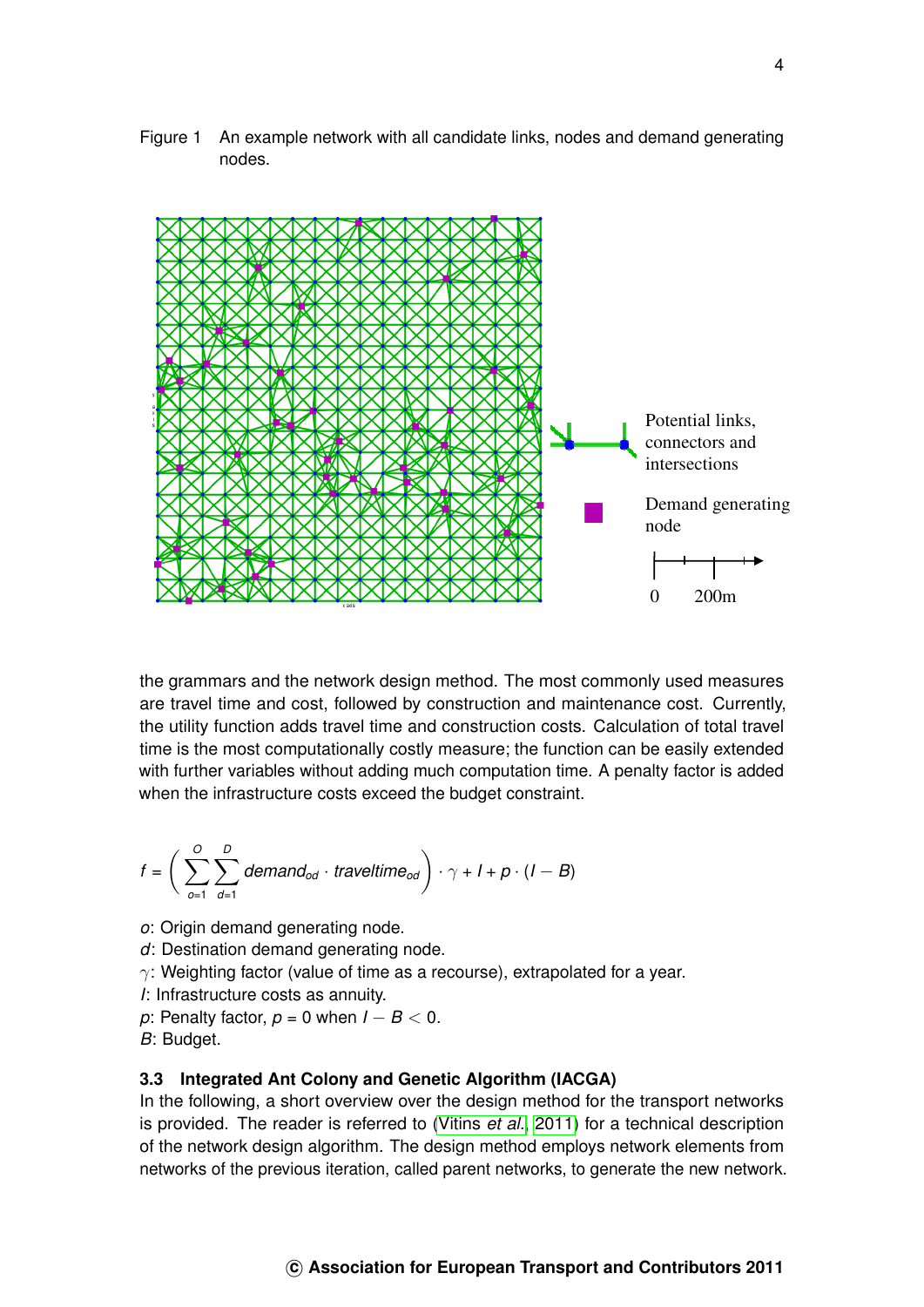These network elements are reassembled iteratively in an efficient way to generate new networks, which outperform the parent networks. The method is briefly introduced in the following.

The design method benefits from both the advantages of the GA and the ACO methodologies, and therefore is further called Integrated Ant Colony and Genetic Algorithm (IACGA). As in a standard GA approach, the IACGA is based on population of individuals. Each individual is representing a candidate network, which improves over time using a recombination method. The recombination of two parent individuals leads to a new offspring individual that becomes a member of the next generation. Only an offspring representing a network with an improved overall score, determined with the utility function, is transferred to the next generation. Offsprings representing networks with lower scores, compared to the parents, are rejected in the next generation.

Similar to an ACO, a learning ability is implemented in the IACGA. The motivation is to improve the weak learning ability of a standard GA. A standard GA looses the information of the previous generations, because the only information available is stored in the chromosomes of each individual of the current generation. The IACGA employs the results from all previous populations and stores this information, which is later available for further network recombination. Thus, the recombination method designs fitter individuals and simultaneously generates a lower fraction of infeasible networks. Additionally, the nature of transport networks is taken into consideration, such as assuring a coherent connected graph between the centroids, or avoiding unnecessary detours.

Methods considering both a GA and an ACO already exist, often applying both methods sequentially or in parallel. Only White and Yen [\(White and Yen, 2004\)](#page-17-12) introduce an integrated GA which is based on very similar structures as the IACGA described here, also merging an ACO and GA. The proposed algorithm is applied to the Traveling Salesman Problem (TSP) successfully. However, the TSP excludes overpasses, cycles and only optimizes the lengths, in contrast to transport networks, which allows cycles and request a utility function that is computationally time-consuming. In the following, we introduce the IACGA step by step, an overview is given in Figure [2.](#page-7-0)

1. The initial population is generated which consists of individuals each representing a randomly designed transport networks. The initial population serves as a parent population in the first iteration.

2. Two randomly chosen individuals of the parent population are merged according to the recombination procedure. In a standard GA, the transport network is translated into a binary string code called chromosome. The recombination procedure of the IACGA however is based on the phenotype, which means that the recombination procedure is conducted in the network itself, without coding a chromosome. Additionally in the IACGA, network elements as links and intersections are not exchanged randomly but with the goal to achieve an improved offspring individual with a better score. Thus, the potential candidate network elements are chosen according to a probability function. The probability function of choosing candidate links accounts for the success of the networks, which were generated in previous generations. If a candidiate link is under consideration, which already was implemented in previous networks with high scores, it is more likely that the candidate link is chosen. This is because pheromone density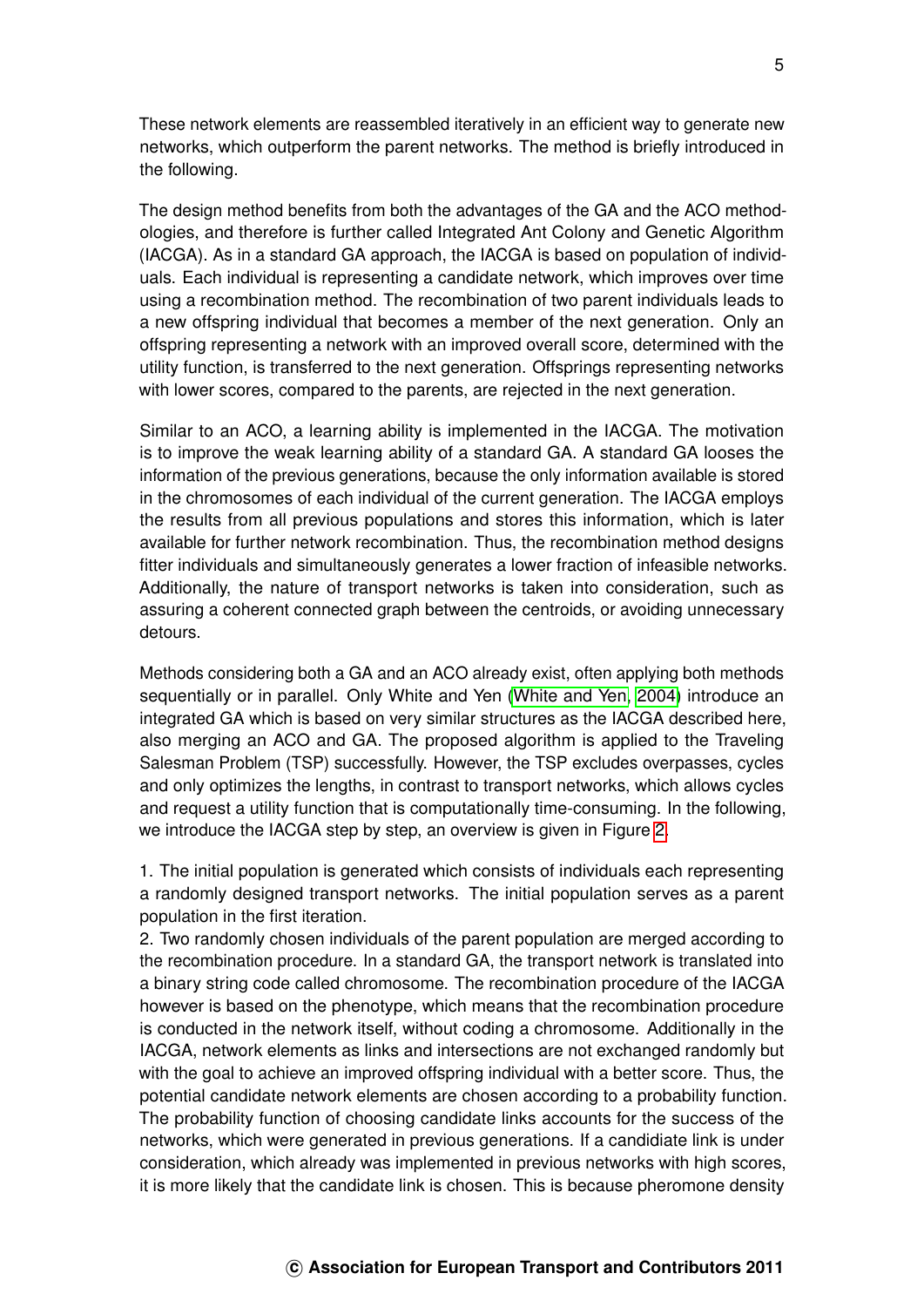$\tau_{ij}^g$  on this link is high. Links are chosen with probability  $\rho_{ij}^g$ , where the scores of the previously generated networks are stored as pheromones in  $\tau_{ij}^g$  (see step 5 for further details).

 $p_{ij}^g =$  $\sqrt{ }$  $\int$  $\overline{\mathcal{L}}$  $e^{\alpha \tau_{ij}^g}e^{\beta t}$  $\sum$ *l ij*∈*LParents*  $\overline{\left(e^{\alpha \tau_{ij}^g}e^{\beta r}\right]}$ , when  $l_{ij} \in L_{\text{Parents}}$ 0 , otherwise.

 $\rho_{ij}^g$ : Probability of choosing link *i-j* in iteration  $g$ .

 $\tau_{ij}^{\boldsymbol{\mathcal{G}}}$ : Pheromone density in iteration  $g$  on link *i* - *j*.

*e* β*r* : Accounts for randomness.

 $\alpha$ ,  $\beta$ : Parameters, subject to calibration.

*LParents*: Set of links *lij* which are present in at least one parent network.

Links from both parents are chosen with probability  $p_{ij}^g$  until the budget constraint is depleted (step 3 for more details). Links which are not element of one of the parent networks are not implemented in the new network. Therefore, the initial population size has to be large enough to comprise all relevant links.

3. The budget constraint serves as the upper bound when generating new networks. Because the initial networks are generated randomly, they most probably exceed the budget constraint. Therefore, the budget constraint is relaxed at the beginning of a network generation run. However, individuals with networks exceeding the constraint will get penalized; they are more likely outperformed by other generated networks.

4. Step 2 and 3 are repeated four times with new parent networks and only the best offspring is added to the offspring pool. For this purpose, the parent networks are randomly chosen from the parent population. The parent individuals are returned if their candidate offspring is outperformed by another candidate offspring generated by other parents. This procedure reduces the risk of generating infeasible networks. Currently, the number of trials is set to four, which leads to only very few infeasible networks, but this parameter is subject to further calibration. Step 2 - 4 are repeated until a new population is generated with the same number of individuals as the previous population. 5. After a new population is generated, the pheromones on all candidate links are updated with the scores of the individuals of the new population. The pheromones are responsible for preserving the information of success or failure of the network individuals and are a measure of success. Therefore, the score of a network individual is used to determine the amount of the pheromones  $\tau$ . The pheromone amount is saved on each links element of the network. When two network individuals contain the same link, the higher score is applied for the pheromone amount. The evaporation rate  $\delta$  is responsible for the adaptive learning process, similar to an ACO.

$$
\tau^g_{ij} = (1-\delta) \cdot \tau^{g-1}_{ij} + \text{max}(\Delta \tau^g_{ij})
$$

 $\delta$ : Evaporation rate.

 $\max(\Delta \tau_{ij}^g)$  : Score of the best individual out of all networks containing link *i − j*.

6. The algorithm returns to step 2 if the convergence criterion is missed. Convergence is reached when the pheromone densities on single links are not changing any more or when a substantial part of the population consists of individuals with the same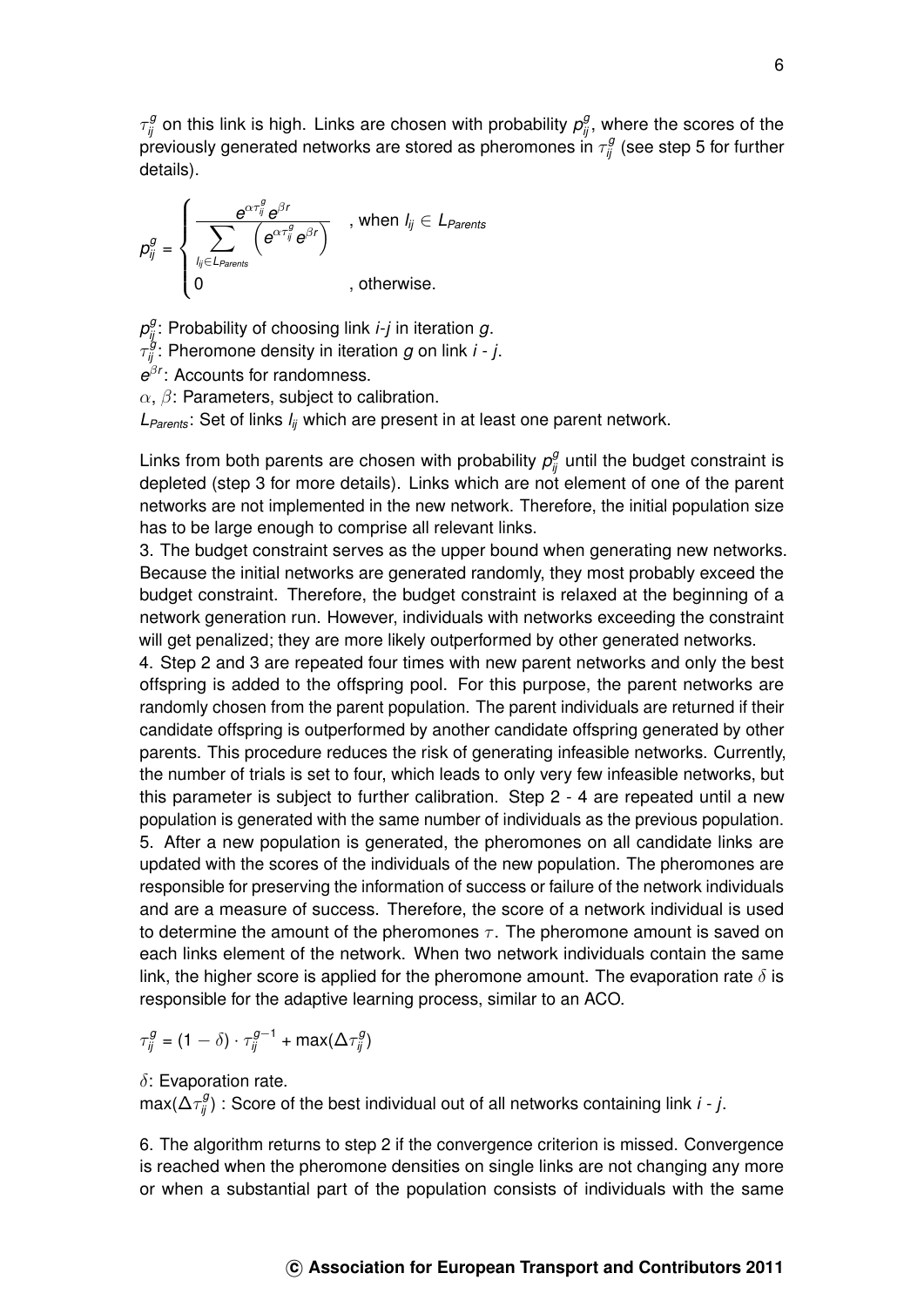networks. The cutoff criterion is responsible for stopping the population generation when no network improvement is expected in further generations. The best performing criterion so far applies the pheromone density on links. This criterion bases on the fact that only links which are element of high performing networks with high scores can maintain their pheromone densities on a high level. Thus, when reaching the optimum network, the pheromone densities on all links are decreasing except the densities on the links of the optimum network. This behavior is a main requirement for a proper convergence.



<span id="page-7-0"></span>Figure 2 Overview over the IACGA with numbers referring to the text.

## **3.4 Geographical contraints**

The building and maintenance costs of specific network links and intersections depend on the type, length or number, but also on terrain, tunnels or building density. Depending on the infrastructure budget, the resulting network highly depend on the costs assigned to the potential network elements. Therefore, when implementing network elements with high infrastructure costs, the infrastructure budget is depleted faster and the resulting network potentially differ from the origin network with standard costs. However, each potential link is more or less relevant for the overall network design. Potential links, which are expensive in their costs, may be replaced by parallel links. So the overall relevance of the network elements can also vary in contrast to other network elements.

Specific potential network elements, which are costly, may be still crucial for the overall network performance. These elements can still be of major importance of the overall network despite their high costs, e.g. tunnels. A trade-off between the more expensive link and potential detours arise during the network design process. Elements with a high total benefit cost ratio outperform the second elements with a lower ratio. One has to consider, that not a single network element is considered and its "stand-alone"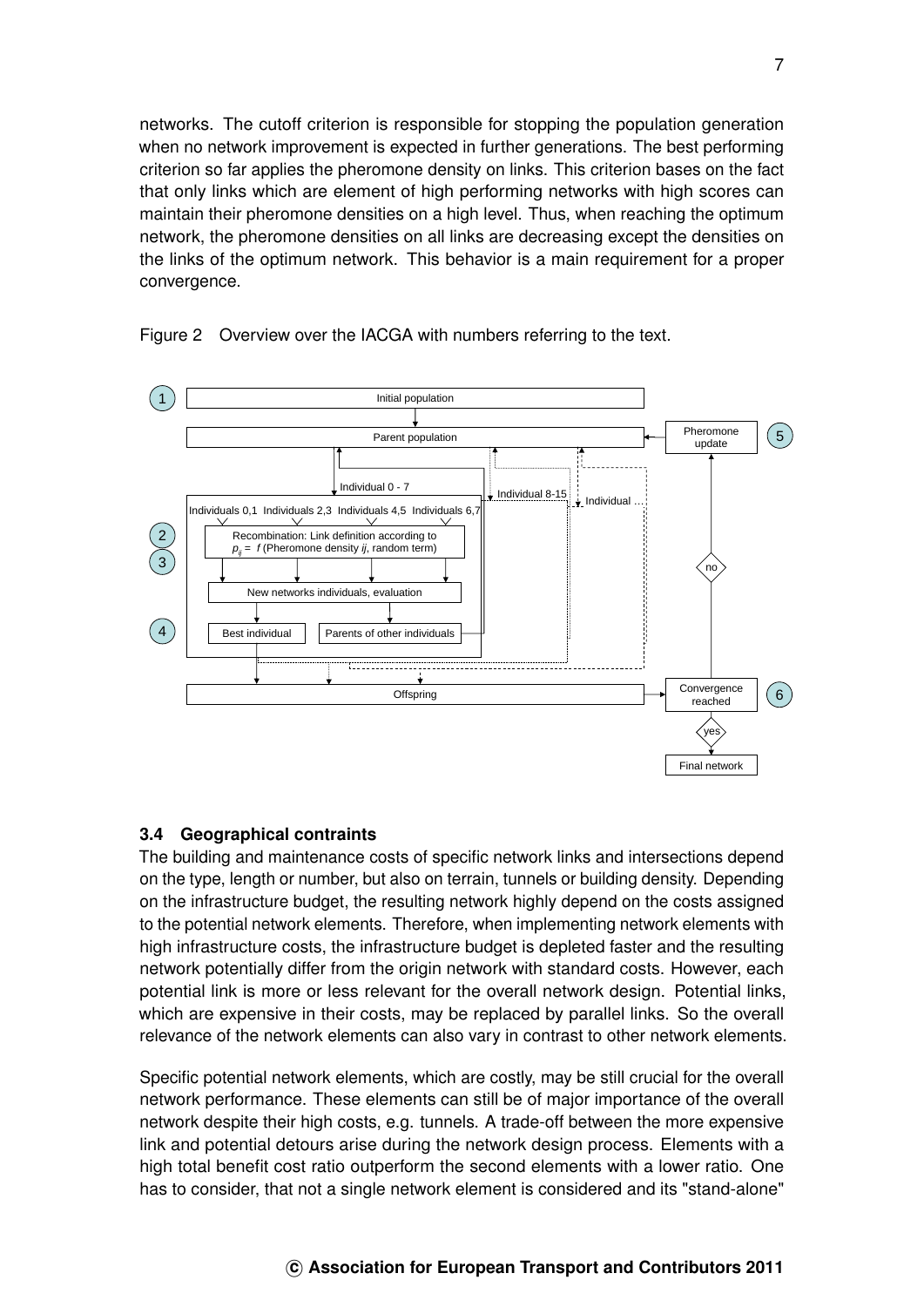benefit cost ration, rather the entire network is evaluated in the algorithm. This is a key advantage of the proposed algorithm.

Due to the network element costs, which can be assigned on each link individually, geographical constraints like variable terrain, e.g. slopes, underground, can be easily incorporated in the algorithm. An example is given in the Result section.

#### **4 INITIAL SETTINGS AND SHAPE GRAMMARS UNDER CONSIDERATION**

Two different initial settings are provided for comparison reasons (Table [1\)](#page-8-0). In initial setting 1, the demand generating points are distributed evenly on an empty featureless plane. Initial setting 2 is derived from a real-world city (see Figure [1\)](#page-4-0).

|           |    | # Centroids # Candidate<br>nodes |     | # Candidate links | Total travel demand<br>[# vehicles/day] |
|-----------|----|----------------------------------|-----|-------------------|-----------------------------------------|
| Setting 1 | 25 |                                  | 225 | 1'624             | $\sim 41'000$                           |
| Setting 2 | 44 |                                  | 386 | 2'380             | $~\sim$ 130'000                         |

<span id="page-8-0"></span>Table 1 Initial settings 1 and 2.

Two different sets of shape grammars are implemented (Figure [3,](#page-9-0) derived from [Marshall](#page-17-3) [\(2005\)](#page-17-3)). Shape grammar A assumes that every link is allowed to be connected to another link of any type. When generating new networks, the different link hierarchies are distributed according to the link loadings on each link to optimize overall travel time. E.g., arterials are assigned to link with higher loadings, whereas local roads are assigned to links with lower loadings. Thus, a certain share of arterials, access and local roads is assigned to the network. The share of each link type is subject to the infrastructure budget and can not be determined in advance. That is because there is a trade of between the total length of arterial and access roads. Either more arterial or more access roads can be built, with consequences on travel times for network users. An iterative sampling determines the optimal share of each link type.

Shape grammar B is more restricted and states that links of a given hierarchy can only be jointed to links of the same or a neighboring hierarchy. Additionally, links of type *X* have to form a coherent network, which means that links of type *X* have to be connected to at least one other link of type *X* (indicated with arrows in Figure [3\)](#page-9-0). Similar to the implementation of shape grammars A, link types are distributed according to link loadings to optimize overall travel time. Link types with higher speed limits and more capacity are assigned to links with higher loadings to minimize link travel time.

The infrastructure budgets of all networks are identical. Therefore, no scenario is created where only very expensive link types are implemented in the network. Shape grammar B is especially helpful in structuring the transport network due to a clear overview for the road users due their hierarchical setup.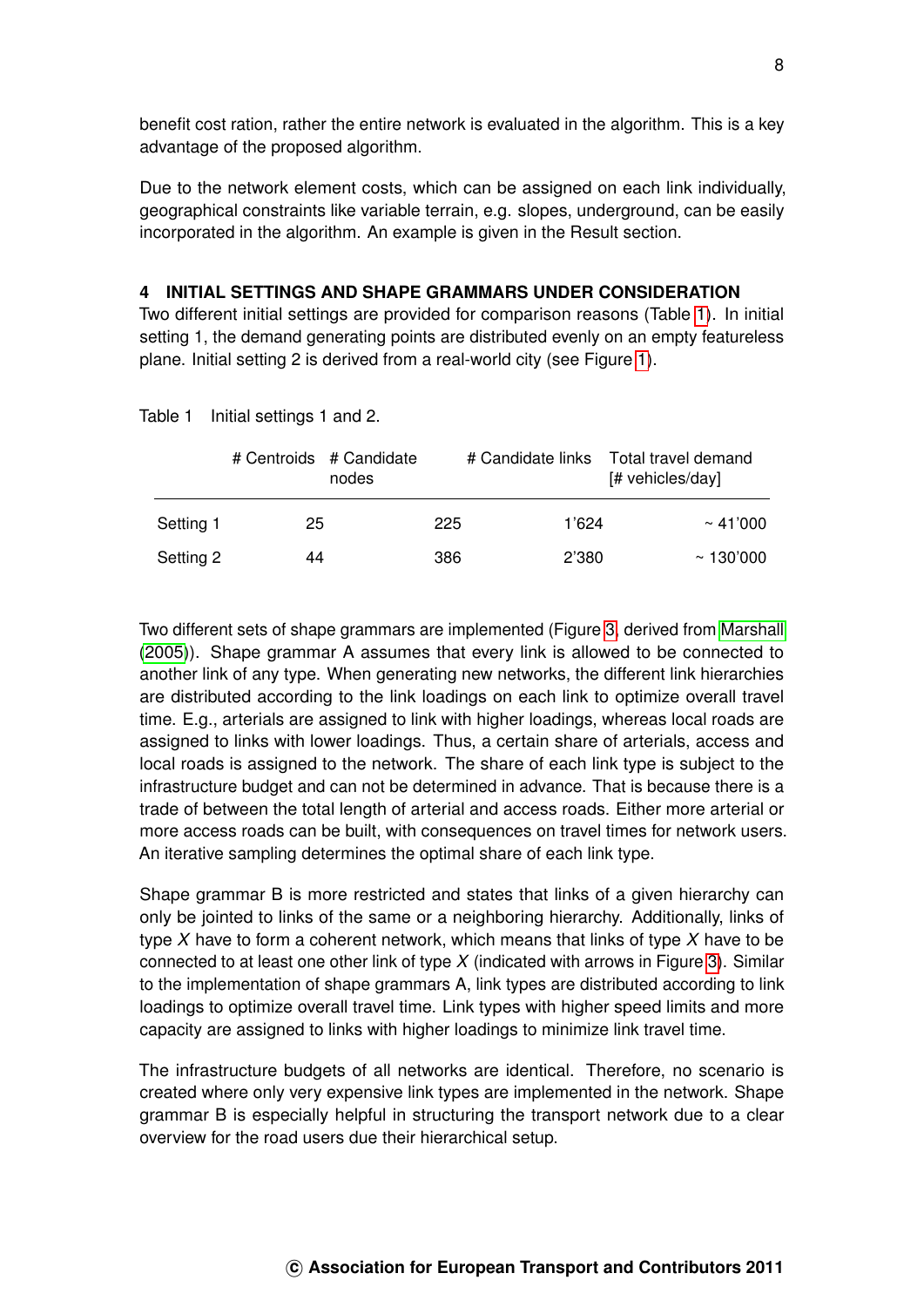<span id="page-9-0"></span>

Shape grammars A: Shape grammars B:



#### **5 GEOMETRIC OPTIMIZATION**

So far, the alignment of the intersections in space is maintained fixed during network design. Fixed link and intersection alignments are leading to a major reduction of the search space when designing a transport network. A fixed intersection alignment contrasts flexible, floating intersection alignment. The definition of link and intersection types still remain discrete, while the definition of the link alignment in space, including the node alignment, turns into a continuous decision. Floating intersection alignment encompasses flexible positioning of intersection in space. This accounts for more realistic network design. However, floating intersection alignment escalates the search space due to the additional degrees of freedom. Due to the growing complexity, this research currently applies the alignment optimization sequentially after network desing. The proposed alignment algorithm is described in the following.

In terms of transport networks, the lengths of the links have to be reduced, and therefore travel time and the outcome of the objective function have to be minimized to further optimize the transport network. The higher the network loading on a given link, the higher are the performance gains when the link is shortened in a further optimization process. The higher the construction costs on a given link, the higher is the overall cost reduction when the link is shortened in an optimization process. Two general cases can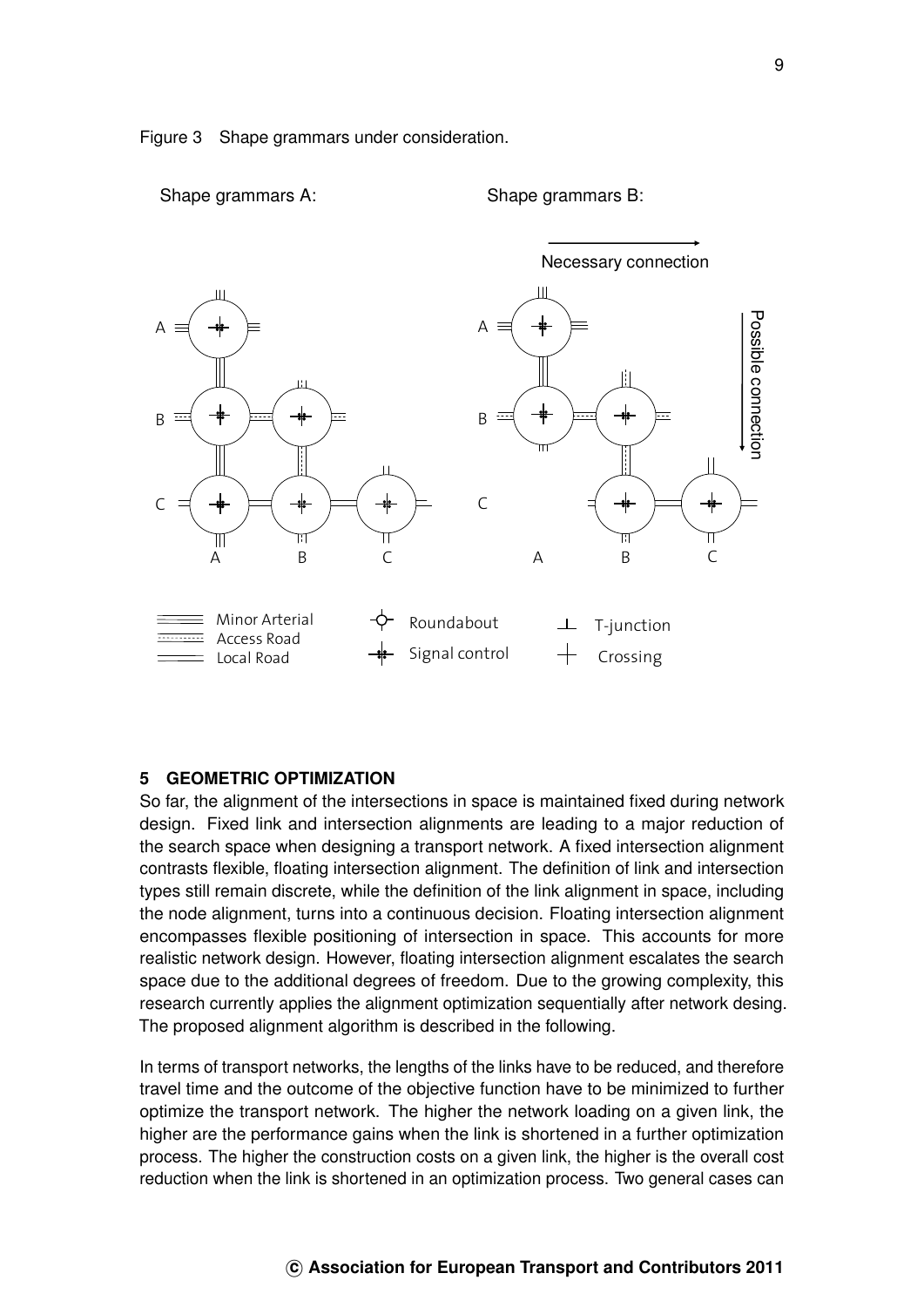be observed in node alignment. The first case is rather simple and tackles all detours in a network. The detour is replaces with a direct link and therefore the rest of the network is not affected directly, except for the special case of a Braess Paradoxon [\(Braess,](#page-16-7) [1969\)](#page-16-7). The second case accounts for nodes with at minimum three arms and needs to be elaborated in more detail. The optimal state is not defined a priory. Potentially, more than the shortest connection between the nodes is possible. Figure [4](#page-10-0) refers to an abstract network example and the optimal alignment of node *i*.



<span id="page-10-0"></span>Figure 4 Abstract example for further geometric alignment of node *i*.

Methods to tackle floating intersection alignment are scanned, emphasizing network and graph theory and application. The current implementation resembles [Brandes](#page-16-8) [\(2001\)](#page-16-8) and [Kamanda and Kawai](#page-17-13) [\(1989\)](#page-17-13) who contributed within graph theory. They apply a spring analogy for a network graph and therefore are situated in the field of forced based algorithms. Springs forces add up when springs are connected to each other. The forces have to cancel each other out. From an energetic perspective, each spring contains an internal potential energy. So the sum of the potential energies has to be minimized to reach a stable and most relaxed state.

Graph drawings cannot be immediately applied for transport networks. The links have certain variables like loading, speed, utilized capacity, which are not mirrored in spring properties accurately. Therefore, spring analogy is replaced with a more comprehensive approach, more suitable for transport networks. In the following formula, the volume delay function is approximated with the BPR function [\(U.S. Bureau of Public Roads,](#page-17-10) [1964\)](#page-17-10) and complemented with a link cost term *c<sup>t</sup>* .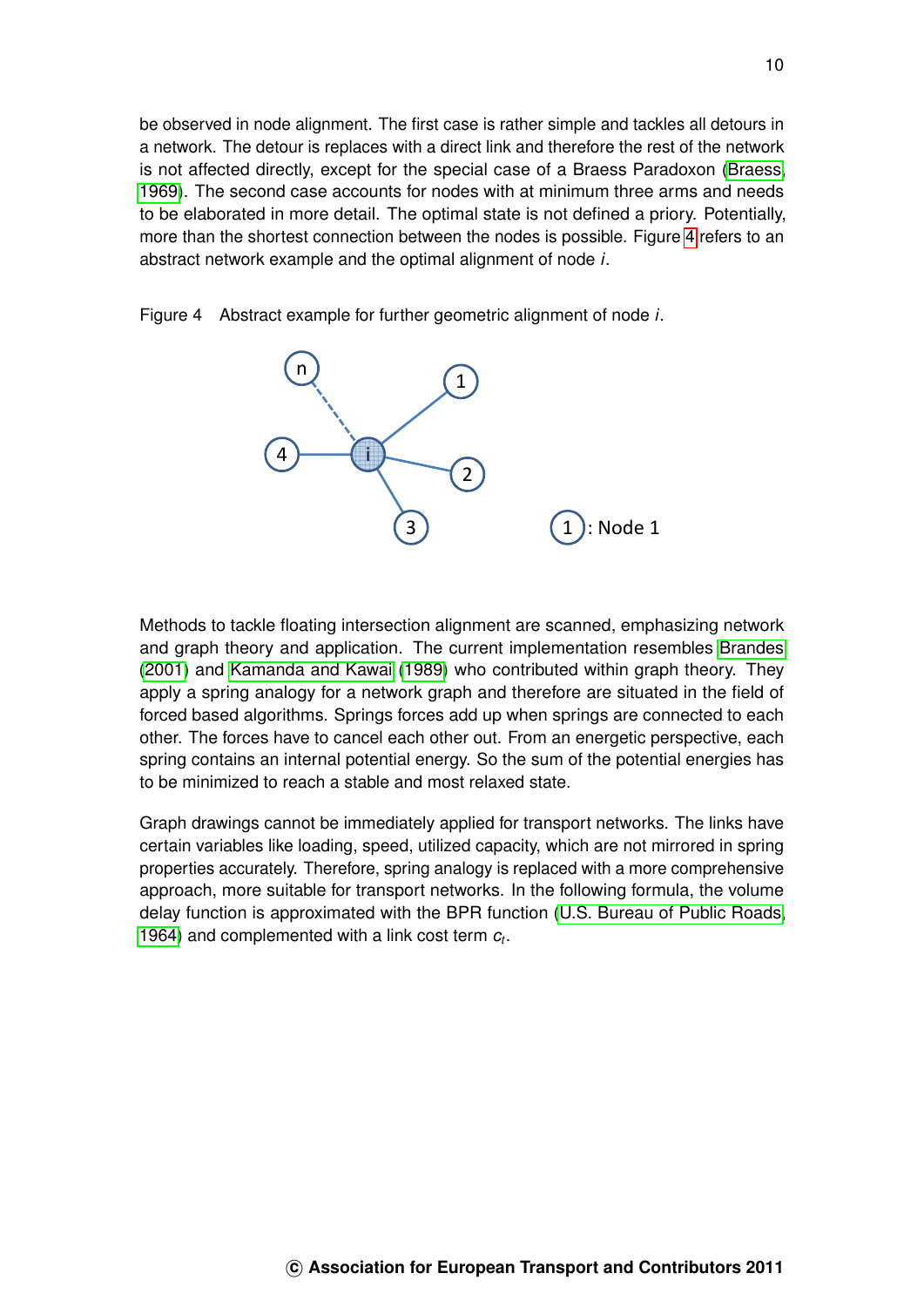$$
f(x_i, y_i) = \sum_{l_{ij}, i \in J_i}^{J_i} \left( \left( v_{l_{ij}} \cdot \frac{1 + \left( \frac{v_{l_{ij}}}{c_{l_{ij}}} \right)^4}{s_{l_{ij}}} \cdot VTTS + c_t(l_{ij}) \right) \cdot \sqrt{(x_i - x_j)^2 + (y_i - y_j)^2} \right)
$$

*xi* , *y<sup>i</sup>* : Coordinates of node *i*.

*Ji* : The set of adjacent links considering node *i*.

*lij*: Link *i* − *j*.

*vl ij*: Traffic volume on *lij*.

*vl ij*: Capacity of *lij*.

*sl ij*: Free flow travel speed of *lij*.

*VTTS*: Value of travel time savings.

 $c_t(l_{ii})$ : Infrastructure costs as a function of the link type of  $l_{ii}$ .

The geometric alignment problem and *f*(*xi*, *yi*) are a nonlinear optimization problem of the following form:

 $x^* \in \mathbb{R}^n$  with  $f(x^*) \leq f(x)$  for all  $x \in \mathbb{R}^n$ 

*f*(*x<sup>i</sup>* , *yi*) is a nonlinear, twice continuously differentiable function. Several algorithms can be found in literature for solving nonlinear, twice continuously differentiable functions, e.g. in [Fletcher](#page-16-9) [\(1987\)](#page-16-9). Because of the Hessian matrix, which is positive semidefinite at each point, *f*(*xi*, *yi*) is clearly convex and therefore has a minimum. *f*(*x<sup>i</sup>* , *yi*) is expected to be convex for three adjacent links. However, *f*(*x<sup>i</sup>* , *yi*) has a single minimum for an arbitrary number of adjacent links and also for any kind of network. These properties allow an application of a variety of optimization algorithms.

Due to lack of space, the descriptions and proofs for the optimization of *f*(*x<sup>i</sup>* , *yi*) are kept scarce. The reader is referred to [Fletcher](#page-16-9) [\(1987\)](#page-16-9) for a more comprehensive overview. The very common steepest descent method starts at an initial starting point and applies the first derivative multiplied with a negative scalar as an initial direction. The optimal relaxed state cannot be determined a priori, so the procedure is applied in a sequence. Known as a very fast algorithm, the iterative Newton method is applied instead [\(Fletcher,](#page-16-9) [1987\)](#page-16-9). There are no technical limitations regarding the search space and the function, so calculation time can be kept very low. The Newton method starts at an initial starting point with the help of a quadratic approximation of *f*(*x<sup>i</sup>* , *yi*) . Again, an iterative procedure is applied to reach the minimum of  $f(x_i, y_i)$  . A major advantage of the algorithm is the fast convergence, which lead to the assumption that in general settings the algorithm converges faster than the steepest descent method. A comparison of the Newton method compared to the steepest descent method is tested on two examples and summarized in Table [2.](#page-12-0) The threshold is set to an accuracy of 0.01m. The distance between the starting point and the final solution is in both cases 200m. The differences between the two methods are considerable.

In more complicated and realistic networks, several node positions have to be optimized to improve network performance. The alignment algorithm to implement the network optimization follows an iterative procedure, similar to the Newton method and the spring analogy above. Iteratively, the network needs to be improved to reach the most relaxed state. The necessary steps are described in the following: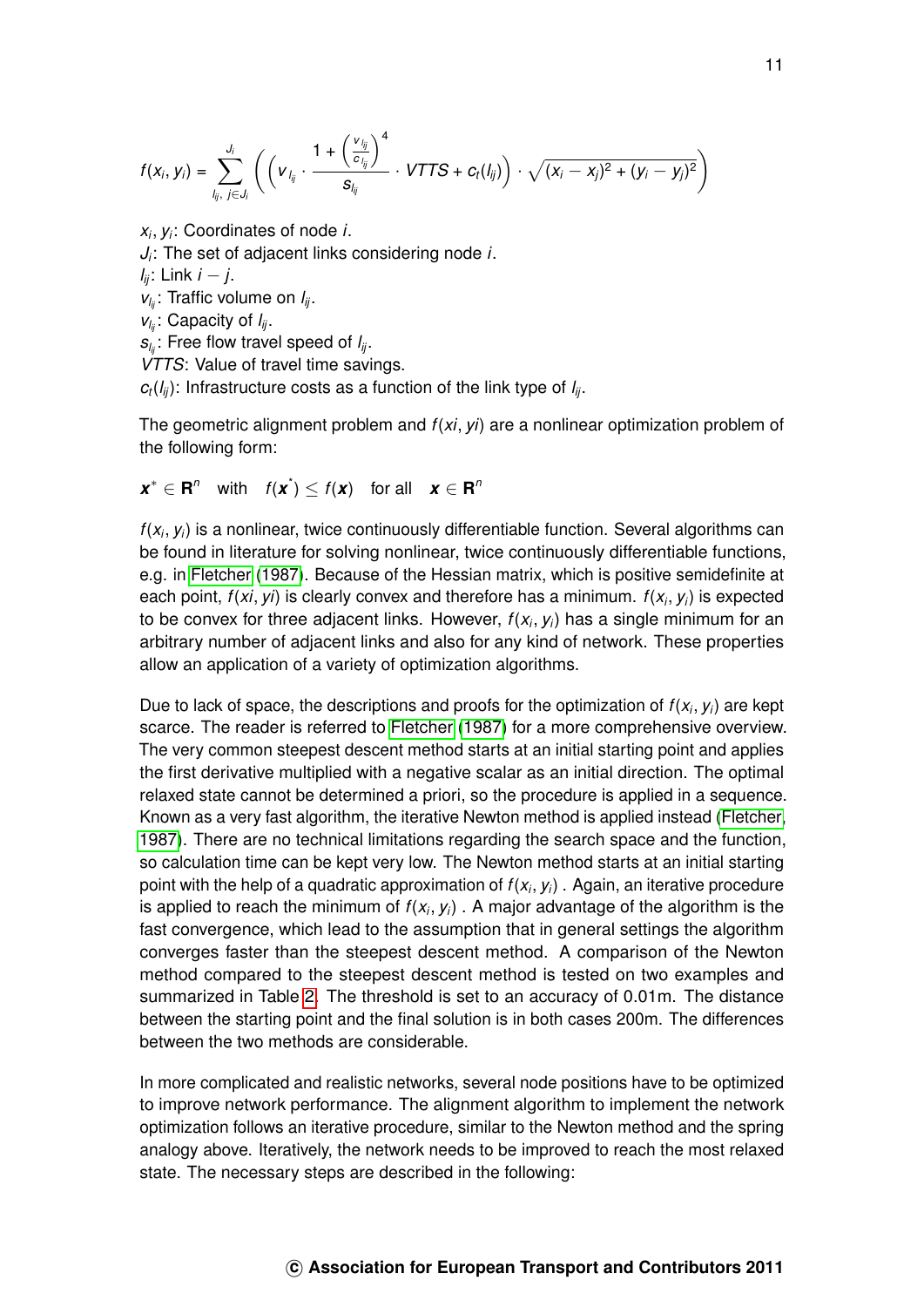<span id="page-12-0"></span>Table 2 Example runs of geometric optimization

| Method              | Vector                                                    | Number of iterations |        |     |
|---------------------|-----------------------------------------------------------|----------------------|--------|-----|
|                     |                                                           | 3 arms               | 4 arms |     |
| Steepest<br>descent | $-\nabla F(\mathbf{x}^k)$                                 |                      | 66     | 109 |
| Newton              | $-(\nabla^2 F(\mathbf{x}^k))^{-1} \nabla F(\mathbf{x}^k)$ |                      | 6      |     |

1. The correction vector is determined according to the Newton direction at the starting point.

2. The net correction forces are applied on the nodes in consideration, resulting in  $x^{k+1}$ .

$$
\mathbf{x}^{k+1} = \mathbf{x}^k - \left(\nabla^2 F(\mathbf{x}^k)\right)^{-1} \nabla F(\mathbf{x}^k)
$$

3. The demand is assigned again to calculate the new network loadings.

4. Start at 1. again, until results are achieved which are precise enough.

A major advantage of the alignment algorithm above is the distinction between Euclidean distance and the network and link properties. The alignment algorithm considers the volume-delay function for optimization, and excludes approximation similar to graph drawings. When reducing only the link length to a minimum, the network's performance would eventually decrease. Another advantage is the arbitrary closeness to the optimal state when repeating the algorithm often enough. A major advantage of the approach is the implementation of the first and second derivatives of the volume delay function, which are defined for a variety of volume - delay functions.

The alignment algorithm can be applied in larger networks. Currently, the algorithm is applied sequentially after the discrete network design (IACGA) has determined a most favorable network. The most favorable network is additionally improved by the algorithm to gain additional network performance.

# **6 RESULTS**

# **6.1 Algorithm**

The IACGA network design algorithm is applied on a variety of networks. To further verify the IACGA, a geographic boundary is implemented and the outcomes of two different cases are compared against each other. Unlike a featureless plane, a randomly defined bay is included in the algorithm as a terrain boundary for testing purposes. Regarding the implementation in the IACGA, the bay is define in two ways. In the first case, the costs of the bay crossing links are increased (penalty factor of 20.0) in the second case, the bay crossing links are excluded already in the initial setting. The results of both cases are similar. Also the first case exclude bay crossing link in the final network. The exclusion is due to the fact that the cost increase lowers the benefit cost ratio of the entire network considerably. The average difference of the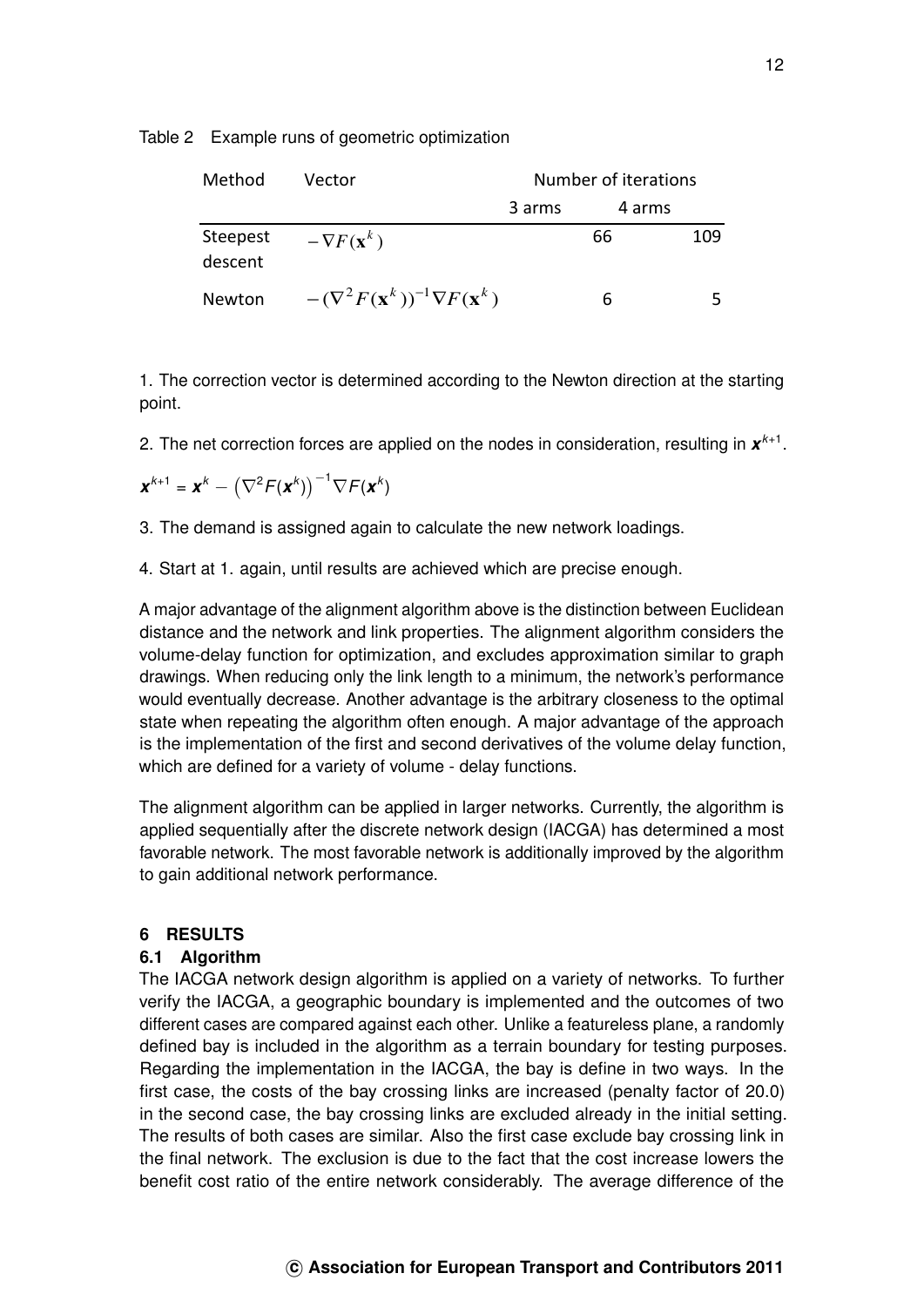network performance, assessed with the objective function, is 1.5 % for a sample size of four. Figure [5](#page-13-0) shows the implemented geographic boundary and, as an example, the resulting network, generated with the second setting.



<span id="page-13-0"></span>Figure 5 Implementation of the high link costs for bay crossing links.

## **6.2 Shape grammars**

Networks are designed with the IACGA and shape grammars A and B. Two initial settings are provided for comparison reasons (Table [1\)](#page-8-0). Unlike in Figure [5,](#page-13-0) the initial settings are empty featureless planes. Initial setting 2 refers to Figure [1](#page-4-0) whereas setting 1 is reduced in size for calculation time savings (Table [1\)](#page-8-0). Table [3](#page-14-0) shows the results of the average transport network scores and a comparison of the different shape grammars. Table [3](#page-14-0) lists the results of the shape grammars which account for the adjacent links corresponding to shape grammars A and B in Figure [3.](#page-9-0) It is crucial that the scores of the resulting networks are compared to scores of other network which were built up in a different manner. In Table [3,](#page-14-0) the scores of the networks generated with shape grammar A and B are compared against each other. Due to the long calculation times, the sample sizes vary, and a Wilcoxon test [\(Mann and Whitney, 1947\)](#page-17-14) is not applicable for setting 2.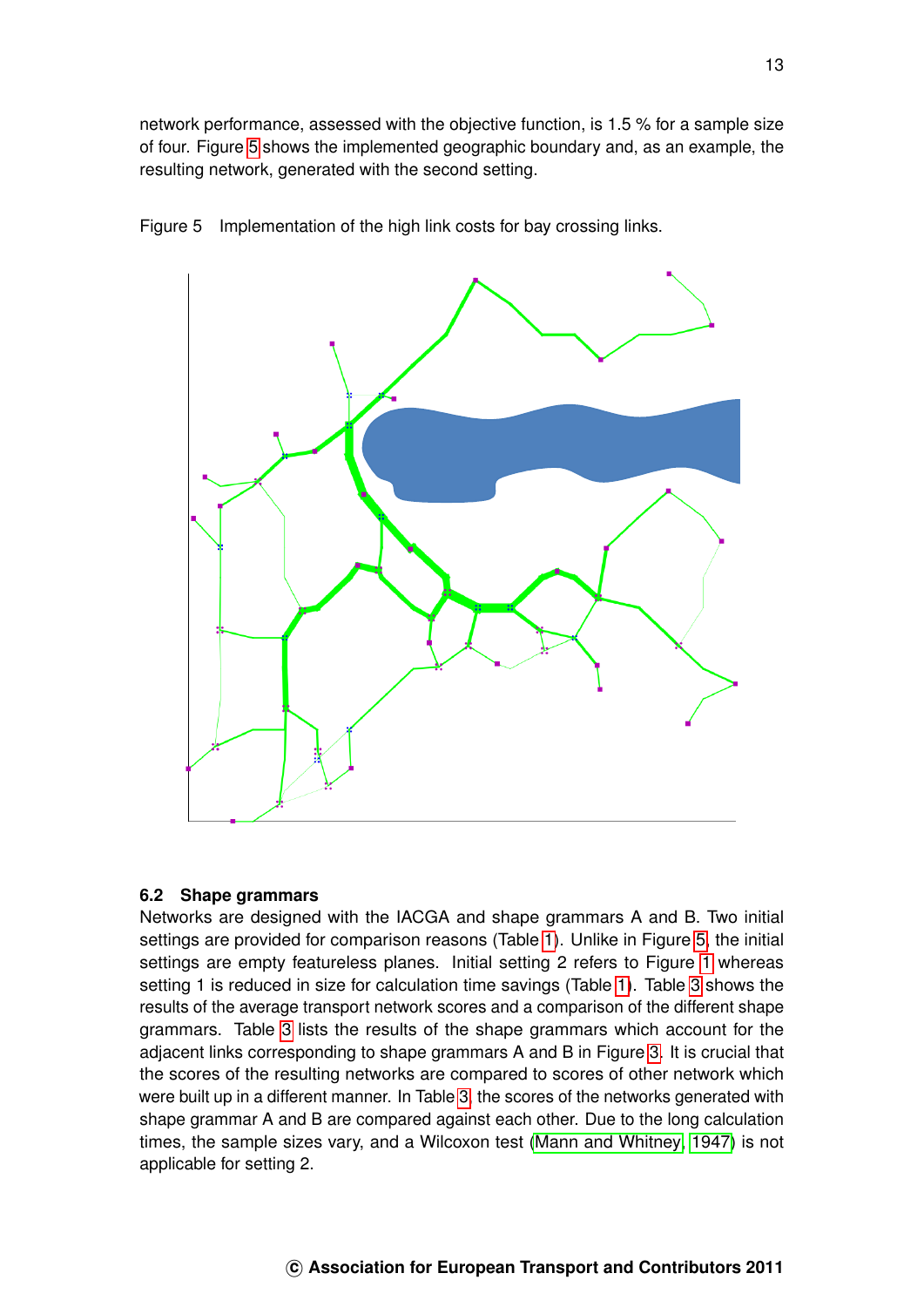|                  |                  | Initial setting $1$ (n=20) | Initial setting $2(n = 3)$ |                  |                        |
|------------------|------------------|----------------------------|----------------------------|------------------|------------------------|
| Shape<br>grammar | Average<br>score | Relative<br>difference     | Wilcoxon<br>rank-sum       | Average<br>score | Relative<br>difference |
| A                | $-143'200$       | $\overline{\phantom{a}}$   |                            | $-300'192$       |                        |
| В                | $-147'132$       | 2.75%                      | 0.009%                     | -317'145         | 5.65%                  |

<span id="page-14-0"></span>Table 3 Relative difference between the shape grammars under consideration.

Independent of any shape grammars, coherent network structures are found in the generated networks, which means that links of the highest hierarchy type A is always joined with another link of type A. This finding is in line with [Yerra and Levinson](#page-18-3) [\(2005\)](#page-18-3) stating that networks are often built of routes with continuous attributes.

The application of shape grammar B, which is more restrictive regarding the link joining, decreases the average network score, relative to shape grammar A, a finding that is replicated with both initial settings. This finding can be expected, since the fact that the reduction of flexibility in shape grammar B is obviously leading to a decrease in network efficiency. However, especially in initial setting 1, the impact of shape grammar B is remarkably low. Therefore, shape grammar B is not affecting the overall network performance substantially. This is an advantage for standards which stress the importance of hierarchical network designs, which are normally clearer in their constitution.

#### **6.3 Alignment algorithm**

The alignment algorithm is applied on the network shown in Figure [5.](#page-13-0) Figure [6](#page-15-0) shows the outcome of the discrete network design (IACGA) after the application of the alignment algorithm. The algorithm stopped after the objective function increased again due to the fact that there is no need for further network changes. The score improves of 7.3 % due to geometric alignment.

#### **7 CONCLUSION AND OUTLOOK**

To our knowledge, a first systematic methodology to assess the impact of shape grammars in transport networks is proposed and successfully implemented in this research. While a large body of literature exists about discrete and continuous network optimization, the impact of shape grammars on network design is not thoroughly investigated so far. Following the planners needs for sound planning tools, this paper offers the opportunity to assess shape grammars including a corresponding evaluation function. The assessment of the shape grammars does not rely on case studies and are therefore independent of historical development. The shape grammars takes place on networks built up on featureless planes. Two different initial settings are tested which vary in size, the number of candidate links and the travel demand. The results are replicated in both settings. The design process of the transport networks relies on an Integrated Ant Colony and Genetic Algorithm (IACGA). The IACGA reassembles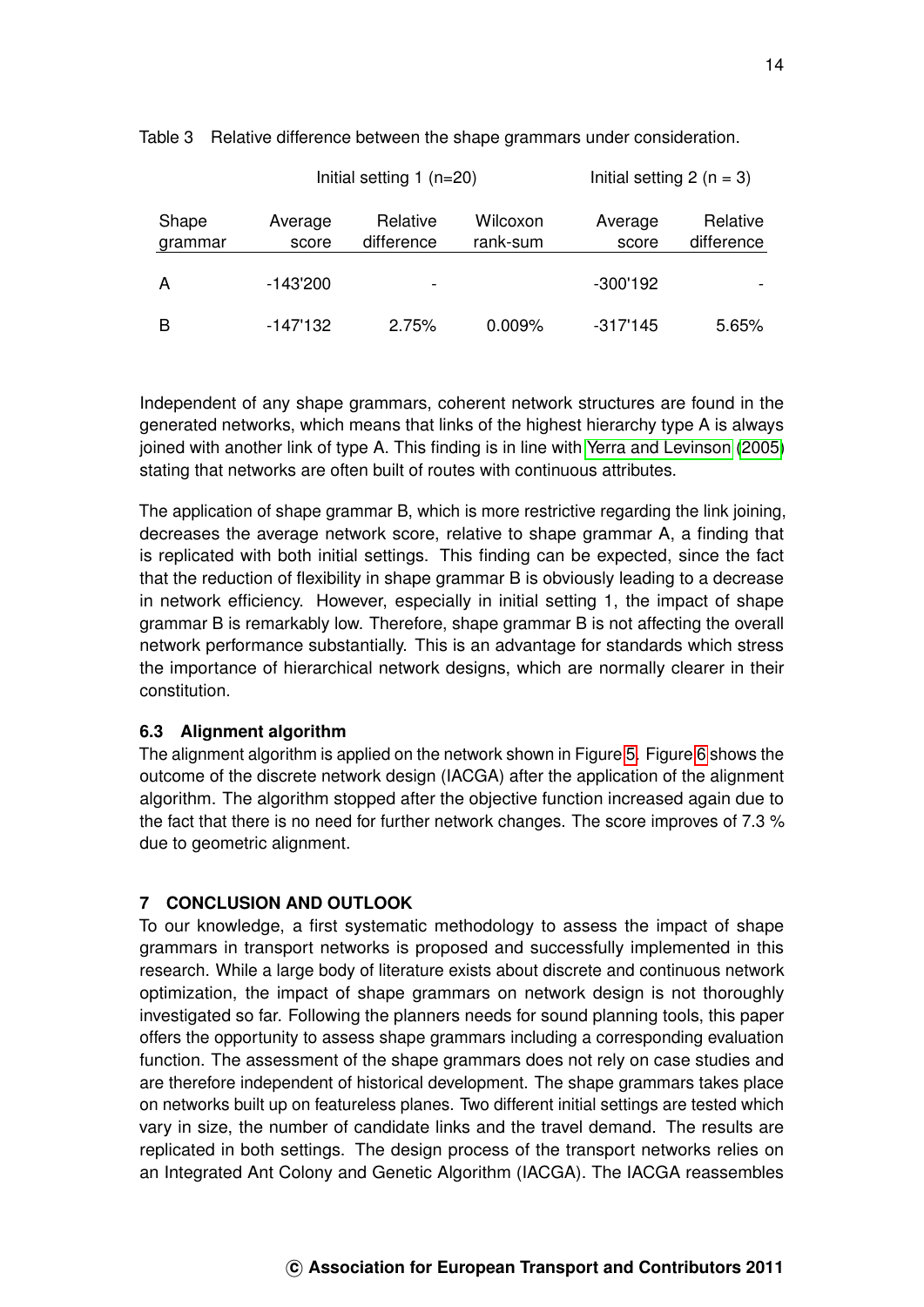

<span id="page-15-0"></span>Figure 6 Implementation of the geometric alignment.

network elements in an iterative way, while maintaining the shape grammars under consideration. The performances of the emerging network designs are compared using a utility function, which includes travel time and infrastructure costs.

It could be shown that the shape grammars have an influence on the overall efficiency of the network. Two shape grammars affecting link distribution are compared against each other with significant differences. However, hierarchical link distribution seems to have a significant but low impact on network performance. This finding supports a hierarchical layout in network design, as proposed in some standards. Minor losses in performance are acceptable, in return for a structured network design. The findings have to be confirmed with additional shape grammars including intersection delays, and eventually a traffic microsimulation to account for more details in intersections.

The IACGA can be applied on featureless planes. However, the IACGA is able to cope with terrain constrains. Different spatially dependent link and intersection costs can be implemented in the algorithm. Spatially dependent network costs can then affect network design. This is especially useful for applications in urban simulations, e.g. [PROCEDURAL](#page-17-8) [\(2011\)](#page-17-8) or [Vanegas](#page-17-7) *et al.* [\(2009\)](#page-17-7). The geometric considerations are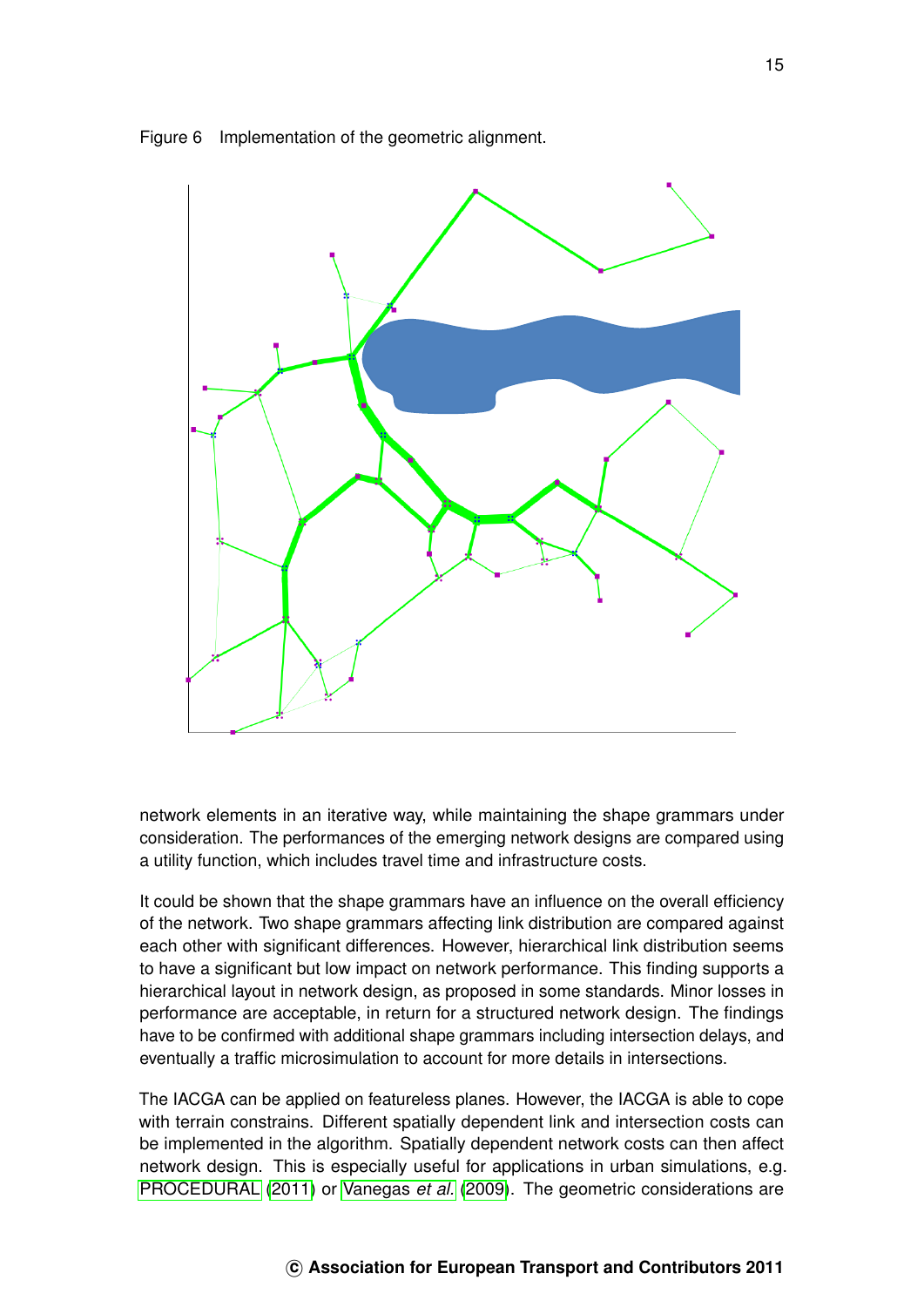based on a theoretical foundation, but are in line with the volume delay functions often used in macroscopic models. The discussed geometric alignment method is currently applied sequentially after the IACGA. Possibly, the geometric alignment algorithm can be coupled with the algorithm, but further research is needed here.

A new method of designing transport networks is applied successfully by this work, which opens numerous possibilities for future research. Promising is the modular approach, with allows expansions of the method, the shape grammars and simultaneously keeps complexity low. More shape grammars can be evaluated with the IACGA, especially focusing on intersections. Moreover, a more variable link and node alignment in space should be addressed to design more realistic networks. The aim is to reduce travel times by adjusting the intersection types. Additionally, variable travel demand, and transport and land use interdependencies will be addressed in the future. Transport and land use interactions, e.g. different land use types, can be modeled with the IACGA and corresponding shape grammars. This is relevant because of the absence of appropriate planning guidelines. A comparison with existing case studies of new or reconstructed urban areas will provide additional insights.

## **8 REFERENCES**

- <span id="page-16-3"></span>Alexander, C., Ishikawa, S. and Silverstein, M. (1977) *A Pattern Language: Towns, Buildings, Construction*, Oxford University Press, Oxford.
- <span id="page-16-4"></span>American Association of State Highway and Transportation Officials (2004) *A Policy on Geometric Design of Highways and Streets*, American Association of State Highway and Transportation Officials, Washington, D.C.
- <span id="page-16-7"></span>Braess, D. (1969) Über ein paradoxon aus der verkehrsplanung, Unternehmensforschung, 12, 258–268.
- <span id="page-16-8"></span>Brandes, U. (2001) Drawing on physical analogies, in M. Kaufmann and D. Wagner (eds.) *Drawing Graphs*, 71–86, Springer, Berlin.
- <span id="page-16-6"></span>Carmona, M., Marshall, S. and Stevens, Q. (2006) Design codes: Their use and potential, Progress in Planning, 65 (4) 209–289.
- <span id="page-16-2"></span>Daganzo, C. F. (2010) Struture of competitive transit networks, Transportation Research Part B, 44 (4) 434–446.

<span id="page-16-9"></span>Fletcher, R. (1987) *Practical Methods of Optimization*, John Wiley, Chichester.

- <span id="page-16-5"></span>Forschungsgesellschaft für Straßen- und Verkehrswesen (2008) *Richtlinien für Integrierte Netzgestaltung (RIN)*, Forschungsgesellschaft für Straßen- und Verkehrswesen, Cologne.
- <span id="page-16-0"></span>Graham, D. J., Gibbons, S. and Martin, R. (2009) Transport investment and the distance decay of agglomeration benefits, *Research Report*, prepared for the UK Department for Transport, Imperial College London, London, January 2009.

<span id="page-16-1"></span>Guihaire, V. and Hao, J.-K. (2008) Transit network design and scheduling: A global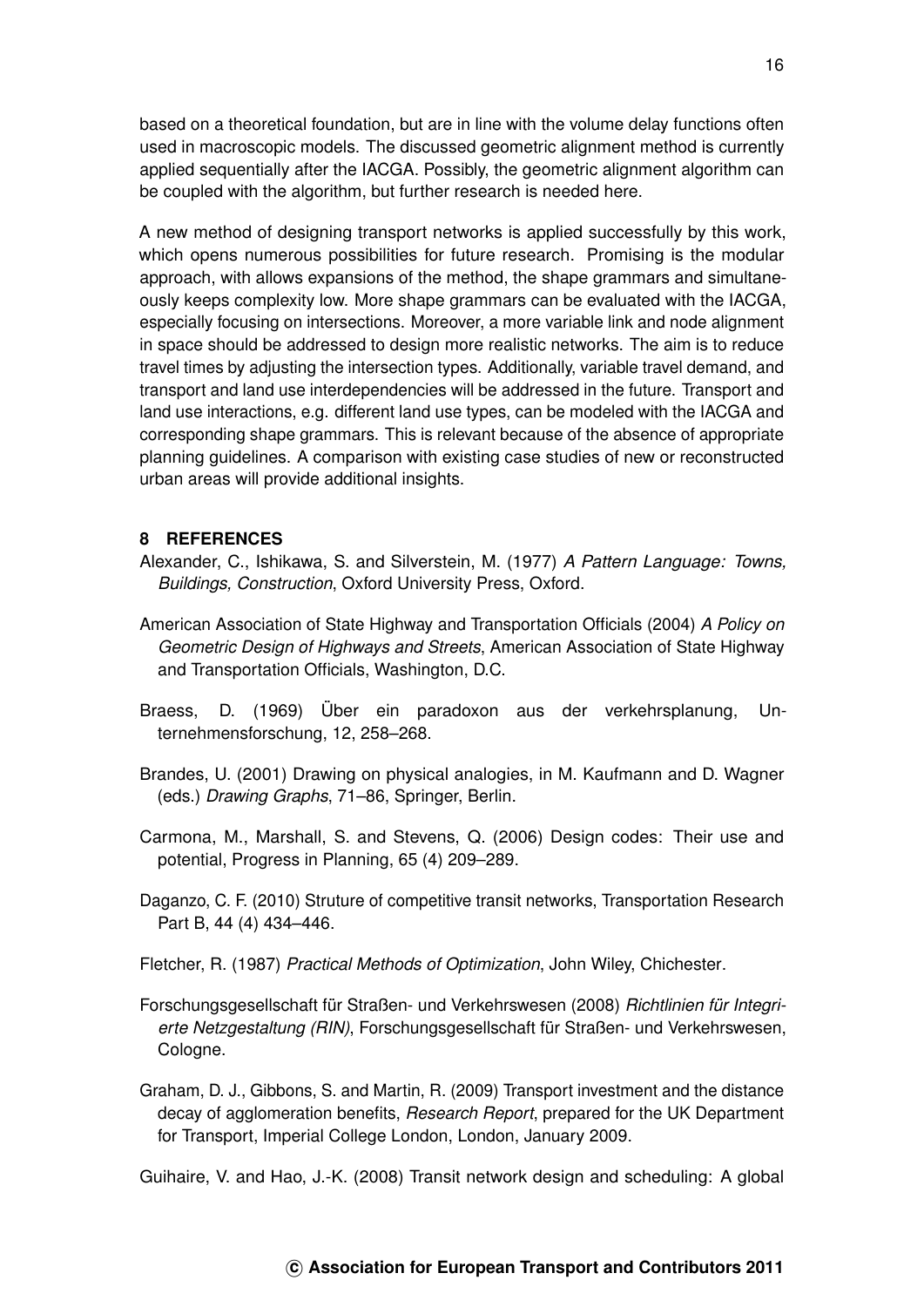review, Transportation Research Part A, 42 (10) 1251–1273.

- <span id="page-17-4"></span>Institution of Highways and Transportation (1997) *Transport in the Urban Environment*, Institution of Highways and Transportation, London, June 1997.
- <span id="page-17-9"></span>Jacobi, M., Halatsch, J., Kunze, A., Schmitt, G. and Turkienicz, B. (2009) A grammarbased system for the participatory design of urban structures, paper presented at the *13th Congreso Iberoamericano de Gráfica Digital*, Sao Paolo, November 2009.
- <span id="page-17-13"></span>Kamanda, T. and Kawai, S. (1989) An algorithm for drawing general undirected graphs, Information Processing Letters, 31 (1) 7–15.
- <span id="page-17-14"></span>Mann, H. B. and Whitney, D. R. (1947) On a test of whether one of two random variables is stochastically larger than the other, Annals of Mathematical Statistics, 18 (1) 50–60.
- <span id="page-17-3"></span>Marshall, S. (2005) *Streets and Patterns*, Spon Press, London.
- <span id="page-17-8"></span>PROCEDURAL (2011) PROCEDURAL, webpage, July 2011, [http://www.](http://www.procedural.com) [procedural.com](http://www.procedural.com).
- <span id="page-17-1"></span>Stopher, P. R. and Meyburg, A. H. (1976) *Transportation System Evaluation*, Lexington Books, Lexington.
- <span id="page-17-6"></span>Talen, E. (2009) Design by the rules: The historical underpinnings of form-based codes, Journal of the American Planning Association, 75 (2) 1445–160.
- <span id="page-17-10"></span>U.S. Bureau of Public Roads (1964) *Traffic Assignment Manual*, U.S. Department of Commerce, Washington, D.C.
- <span id="page-17-7"></span>Vanegas, C. A., Aliaga, D. G., Benes, B. and Waddell, P. A. (2009) Interactive design of urban spases using geometrical and behavioral modeling, ACM Transactions on Graphics, 28 (5) 1–10.
- <span id="page-17-0"></span>Venables, A. J. (2007) Evaluating urban transport improvements, Journal of Transport Economics and Policy, 41 (2) 173–188.
- <span id="page-17-2"></span>Vitins, B. J. and Axhausen, K. W. (2009) Optimization of large transport networks using the ant colony heuristic, Computer-Aided Civil and Infrastructure Engineering, 24 (1)  $1 - 14$
- <span id="page-17-11"></span>Vitins, B. J., Schüssler, N. and Axhausen, K. W. (2011) Shape grammars for hierarchical transport network design, paper presented at the *11th Swiss Transport Research Conference*, Ascona, May 2011.
- <span id="page-17-5"></span>VSS (1994) Projektierung, Grundlange, *Norm*, Swiss Association of Road and Transport Professionals (VSS), Zurich.
- <span id="page-17-12"></span>White, C. E. and Yen, G. G. (2004) A hybrid evolutionary algorithm for traveling salesman problem, paper presented at the *Congress on Evolutionary Computation*, Portland, June 2004.